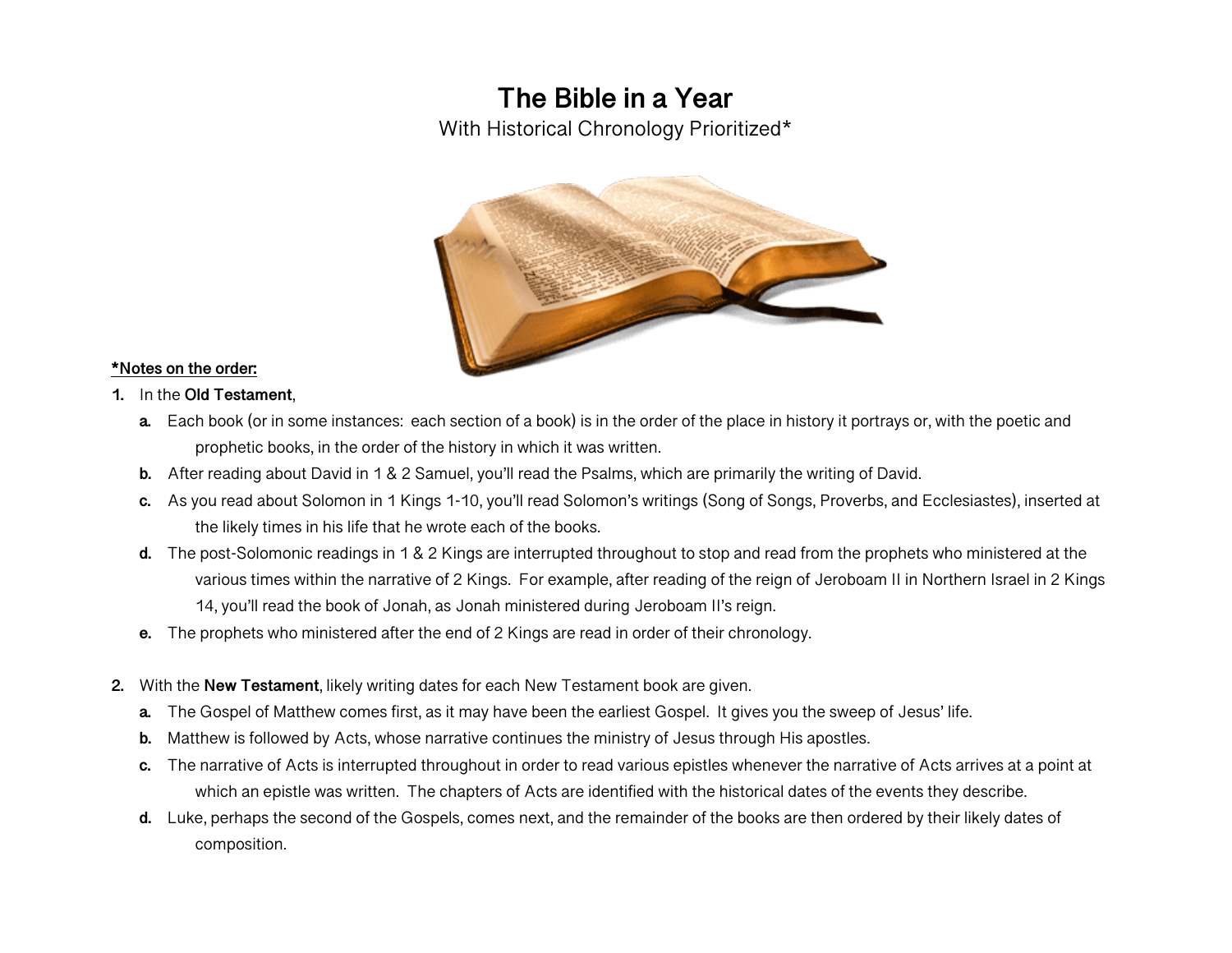# **Layout of the Readings**

The readings divide the whole of the Bible into 365 readings of closely equal length. The readings are not dated, but are numbered, from 1-365.

## **Reason for the Layout**

Since the readings are numbered, not dated, you can start your reading at any time of the year, not just January 1. Additionally, the sheets don't have dated readings for this purpose: so that there are no guilt feelings (or any weight) of "getting behind" nor of having to have a double-reading day to "catch up" when you miss a day. If you miss a day, it's probably best just to pick up where you left off, with the next reading only. Otherwise, you may come to hate these sheets and to be discouraged, which is the opposite purpose for which these sheets were created!

## **Read the whole Bible in a year, or in two.**

If you'd like to read through the whole Bible in a year, read one numbered reading each day.

Want to get through the whole Bible in **two** years? There's another guide for that. You can get that or simply take two days for each reading on this guide. Simple. On the first day of the split reading, mark the date to the left. On the second day, write the date to the right.

Like this:

3/2 Exodus 22-24 3/3

Either way, when you complete a reading, write the date on the sheet next to the reading. That'll give you a good sense of your progress as time rolls on. And, whether you're working through the Bible in one or two years, either way you'll be blessed, as you have a good bit of Scripture wash over you each day.

Lastly, if you have to split a reading across two days, do it! It's OK! Think long-term: even if it takes you two years to read through the Bible through these sheets, ask, "Where do I 'want to be' in two years? Having read the whole Bible, or not?" One year or two years will most likely come for you. Why not arrive at that time having read the whole Bible?

Now, go to it! Keep reading. Keep progressing. When you miss a day, don't be discouraged; just read on the following day. You'll be really glad you did.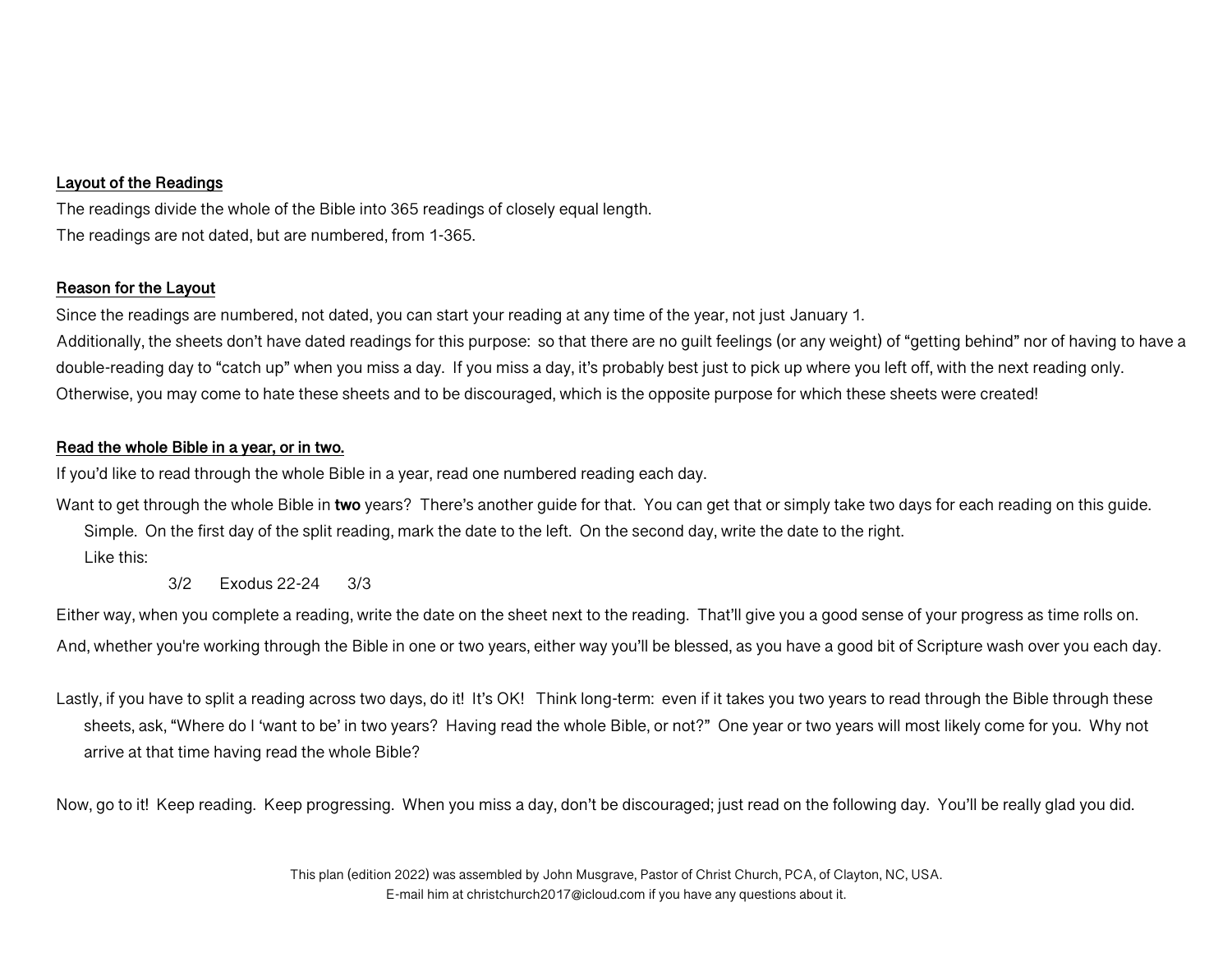| 1.  | Genesis 1-3         | 52.  | Numbers 3-4       |
|-----|---------------------|------|-------------------|
| 2.  | Genesis 4-7         | 53.  | Numbers 5-6       |
| 3.  | Genesis 8-11        | 54.  | Numbers 7         |
| 4.  | Genesis 12-16       | 55.  | Numbers 8-10      |
| 5.  | Genesis 17-20       | 56.  | Numbers 11-13     |
| 6.  | Genesis 21-23       | 57.  | Numbers 14-15     |
| 7.  | Genesis 24-25       | 58.  | Numbers 16-17     |
| 8.  | Genesis 26-28       | 59.  | Numbers 18-20     |
| 9.  | Genesis 29-30       | 60.  | Numbers 21-22     |
| 10. | Genesis 31-33       | 61.  | Numbers 23-25     |
| 11. | Genesis 34-36       | 62.  | Numbers 26-27     |
| 12. | Genesis 37-40       | 63.  | Numbers 28-30     |
| 13. | Genesis 41-42       | 64.  | Numbers 31-32     |
| 14. | Genesis 43-45       | 65.  | Numbers 33-36     |
| 15. | Genesis 46-48       | 66.  | Deuteronomy 1-3   |
| 16. | Genesis 49-50       | 67.  | Deuteronomy 4-6   |
| 17. | Job 1-4             | 68.  | Deuteronomy 7-10  |
| 18. | $Job 5-8$           | 69.  | Deuteronomy 11-14 |
| 19. | Job 9-12            | 70.  | Deuteronomy 15-19 |
| 20. | Job 13-15           | 71.  | Deuteronomy 20-24 |
| 21. | Job 16-20           | 72.  | Deuteronomy 25-27 |
| 22. | Job 21-24           | 73.  | Deuteronomy 28-29 |
| 23. | Job 25-30           | 74.  | Deuteronomy 30-31 |
| 24. | Job 31-33           | 75.  | Deuteronomy 32-34 |
| 25. | Job 34-37           | 76.  | Joshua 1-4        |
| 26. | Job 38-41           | 77.  | Joshua 5-8        |
| 27. | Job 42, Exodus 1-3  | 78.  | Joshua 9-11       |
| 28. | Exodus 4-6          | 79.  | Joshua 12-15      |
| 29. | Exodus 7-9          | 80.  | Joshua 16-18      |
| 30. | Exodus 10-12        | 81.  | Joshua 19-21      |
| 31. | <b>Exodus 13-15</b> | 82.  | Joshua 22-24      |
| 32. | Exodus 16-18        | 83.  | Judges 1-2        |
| 33. | Exodus 19-21        | 84.  | Judges 3-5        |
| 34. | Exodus 22-24        | 85.  | Judges 6-7        |
| 35. | Exodus 25-27        | 86.  | Judges 8-9        |
| 36. | Exodus 28-29        | 87.  | Judges 10-12      |
| 37. | Exodus 30-32        | 88.  | Judges 13-15      |
| 38. | Exodus 33-35        | 89.  | Judges 16-18      |
| 39. | Exodus 36-38        | 90.  | Judges 19-21      |
| 40. | Exodus 39-40        | 91.  | Ruth              |
| 41. | Leviticus 1-4       | 92.  | 1 Samuel 1-3      |
| 42. | Leviticus 5-7       | 93.  | 1 Samuel 4-8      |
| 43. | Leviticus 8-10      | 94.  | 1 Samuel 9-12     |
| 44. | Leviticus 11-13     | 95.  | 1 Samuel 13-14    |
| 45. | Leviticus 14-15     | 96.  | 1 Samuel 15-17    |
| 46. | Leviticus 16-18     | 97.  | 1 Samuel 18-20    |
| 47. | Leviticus 19-21     | 98.  | 1 Samuel 21-24    |
| 48. | Leviticus 22-23     | 99.  | 1 Samuel 25-27    |
| 49. | Leviticus 24-25     | 100. | 1 Samuel 28-31    |
| 50. | Leviticus 26-27     | 101. | 2 Samuel 1-3      |
|     | Numbers 1-2         | 102. |                   |
| 51. |                     |      | 2 Samuel 4-7      |

| 103. | 2 Samuel 8-12                |
|------|------------------------------|
| 104. | 2 Samuel 13-15               |
| 105. | 2 Samuel 16-18               |
| 106. | 2 Samuel 19-21               |
| 107. | 2 Samuel 22-24               |
| 108. | Psalms 1-8                   |
| 109. | Psalms 9-16                  |
| 110. | <b>Psalms 17-20</b>          |
| 111. | <b>Psalms 21-25</b>          |
| 112. | <b>Psalms 26-31</b>          |
| 113. | <b>Psalms 32-35</b>          |
| 114. | <b>Psalms 36-39</b>          |
| 115. | <b>Psalms 40-45</b>          |
| 116. | Psalms 46-51                 |
| 117. | Psalms 52-57                 |
| 118. | Psalms 58-65                 |
| 119. | Psalms 66-69                 |
| 120. | <b>Psalms 70-73</b>          |
| 121. | Psalms 74-77                 |
| 122. | <b>Psalms 78-79</b>          |
| 123. | Psalms 80-85                 |
| 124. | Psalms 86-89                 |
|      |                              |
| 125. | <b>Psalms 90-95</b>          |
| 126. | Psalms 96-102                |
| 127. | Psalms 103-105               |
| 128. | Psalms 106-107               |
| 129. | Psalms 108-114               |
| 130. | Psalms 115-118               |
| 131. | Psalm 119                    |
| 132. | Psalms 120-132               |
| 133. | Psalms 133-139               |
| 134. | Psalms 140-145               |
| 135. | Psalms 146-150               |
| 136. | 1 Kings 1:1-3:1              |
| 137. | Song of Songs 1-5            |
| 138. | Song of Songs 6-8, 1 Kings 3 |
| 139. | 1 Kings 4-6                  |
| 140. | 1 Kings 7-8:21               |
| 141. | 1 Kings 8:22-9:28            |
| 142. | 1 Kings 10, Proverbs 1-2     |
| 143. | Proverbs 3-4                 |
| 144. | Proverbs 5-7                 |
| 145. | Proverbs 8-10                |
| 146. | Proverbs 11-12               |
| 147. | Proverbs 13-14               |
| 148. | Proverbs 15-16               |
| 149. | Proverbs 17-19               |
| 150. | Proverbs 20-21               |
| 151. | Proverbs 22-23               |
| 152. | Proverbs 24-26               |
| 153. | Proverbs 27-29               |

154. Proverbs 30-31 155. 1 Kings 11:1-40, Ecclesiastes 1-2 Ecclesiastes 3-6 157. Ecclesiastes 7-9 158. Ecclesiastes 10-12, 1 Kings 11:41-43 159. 1 Kings 12-14 160. 1 Kings 15-17 161. 1 Kings 18-20 162. 1 Kings 21-22 163. 2 Kings 1-3 164. 2 Kings 4-5 165. 2 Kings 6-8 166. 2 Kings 9-11 167. 2 Kings 12-14 168. Jonah, Amos 1 169. Amos 2-5 170. Amos 6-9 171. 2 Kings 15-16 172. Isaiah 1-3 173. Isaiah 4-7 174. Isaiah 8-10 175. Isaiah 11-12, 2 Kings 17 176. Isaiah 13-16 177. Isaiah 17-21 Isaiah 22-25 179. Isaiah 26-27, Hosea 1-3 180. Hosea 4-9 181. Hosea 13-14, 2 Kings 18-19 182. Isaiah 28-29 183. Isaiah 30-32 184. Isaiah 33-36 185. Isaiah 37-39, 2 Kings 20 186. Micah 1-4 187. Micah 5-7<br>188. Isaiah 40-4 188. Isaiah 40-41 189. Isaiah 42-43 Isaiah 44-46 191. Isaiah 47-49 192. Isaiah 50-53 193. Isaiah 54-57 Isaiah 58-60 195. Isaiah 61-64 196. Isaiah 65-66 197. 2 Kings 21, Jeremiah 1-2 198. Jeremiah 3-4 199. Jeremiah 5-7 Jeremiah 8-10 201. Jeremiah 11-14 Jeremiah 15-17 203. Jeremiah 18-20